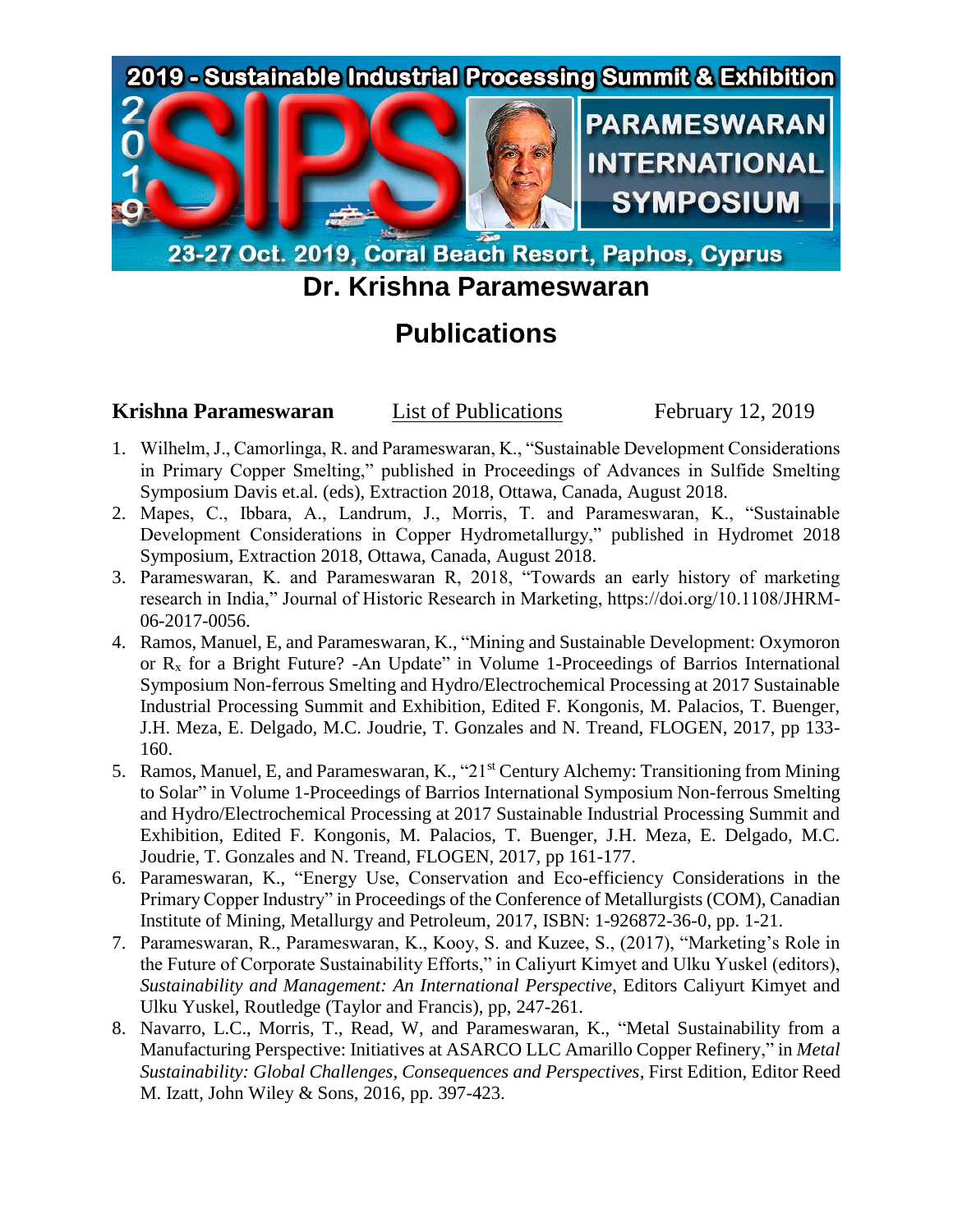- 9. Parameswaran, K., "Sustainability Considerations in Innovative Process Development," in *Innovative Process Development in Metallurgical Industry Concept to Commission*, Editors V.I. Lakshmanan, R. Roy and V. Ramachandran, Springer, 2016, pp. 257-280.
- 10. Parameswaran, K., "Sustainability Initiatives at ASARCO LLC: A Mining Company *Perspectives in Metal Sustainability: Global Challenges, Consequences and Perspectives*, First Edition, Editor Reed M. Izatt, John Wiley & Sons, 2016, pp. 424-452.
- 11. Parameswaran, K., "Mining and Sustainable Development: Oxymoron or  $R_x$  for a Bright Future?" in Proceedings of Water, Air and Land: Sustainability Issues in Mineral and Metal Extraction (WALSIM) Symposium at Conference of Metallurgists (COM), Canadian Institute of Mining, Metallurgy and Petroleum, 2015, ISBN: 978-1-926872-32-2, pp. 1-19.
- 12. Parameswaran, K., Ekholm, J., and Zhang, L. (2014). Evaluation of Mine Tailings Dust Control" in Geoenvironmental Engineering*,* GeoShanghai 2014, 80--89.
- 13. Parameswaran, K. and Pepper, I., "Ten Years of Use of Bio-solids In Copper Mine Tailings Reclamation," Arizona Water Newsletter, April 2010.
- 14. Parameswaran, K. and Bengson, S., 2009, "Reclamation of Mine Tailings in the Arid Southwest USA, Proceedings of International Symposium on Waste, Energy & Environmental Management of Mining and Mineral Based Industries (WEEMMI-2009).
- 15. Parameswaran, K, "Sustainability in Mining," in Proceedings International Symposium on Environment and Waste Management of Mining and Mineral Based Industries (EWMMI-2008), Bhubaneswar, India, February 2008, pp, 62-86.
- 16. Rajaram, R. and Parameswaran, K., 2005, *Sustainable Mining Practices-A Global Perspective*, Editors Vasudevan Rajaram, Subijoy Dutta and Krishna Parameswaran, A.A. Balkema Publishers (Taylor & Francis), 2005.
- 17. Muth, R. J. and Parameswaran, K. (1998), "The 21<sup>st</sup> Century: Challenges and Opportunities for the Mining Industry," in Proceedings of International Symposium on Environmental Management of Mining and Mineral Industries (EMOMAMI-' 98*)*, Natural Resources Development Foundation and Institute of Advance Technology & Environmental Studies, Bhubaneshwar, India, pp. 87-91.
- 18. Parameswaran, K., Marceski, W.D. and Jones, S. (1987), "Computer Simulation of Oxygen Flash Smelting," in Mathematical Modeling of Materials Processing Operations, Eds. J. Szekely, L.B. Hales, H. Henein, N. Jarrett, K. Rajamani and I. Samarsekera, Symposium Proceedings sponsored by the Metallurgical Society Inc, Fifth Extractive and Process Metallurgical Fall Meeting, December 1987, 859-871.
- 19. Kusik, C.L., Parameswaran, K., Kinneberg D.J. and Makar, H.V (1981), "Pyrometallurgical Recovery of Chromium from Scrap: Laboratory Studies and Pilot Plant Design," Report of Investigation (RI) 8571, U.S. Bureau of Mines, 1981.
- 20. Parameswaran, K., Nadkarni, R.M., Pitt, C.H. and Wadsworth, M.E., 1981, Energy Requirements in Copper Extractive Metallurgy. Copper Smelting-An Update, Ed. David M. George and John C. Taylor, Proceedings of a Symposium sponsored by the Pyrometallurgical Committee, The Metallurgical Society of AIME, Dallas, TX, pp. 265-321.
- 21. Kusik, C.L., Parameswaran, K., Kinneberg D.J. and Makar, H.V (1981), "Chromium Recovery from Scrap: An Experimental Program," in Extractive Metallurgy of Refractory Metals, Eds. H.Y. Sohn, O. N. Carlson. and J.T. Smith, Proceedings of Symposium sponsored by TMS-AIME Refractory Metals Committee and the Physical Chemistry of Extractive Metallurgy, 110 AIME Annual Meeting, Chicago, Illinois, February 22-26, 1981, 419-436.